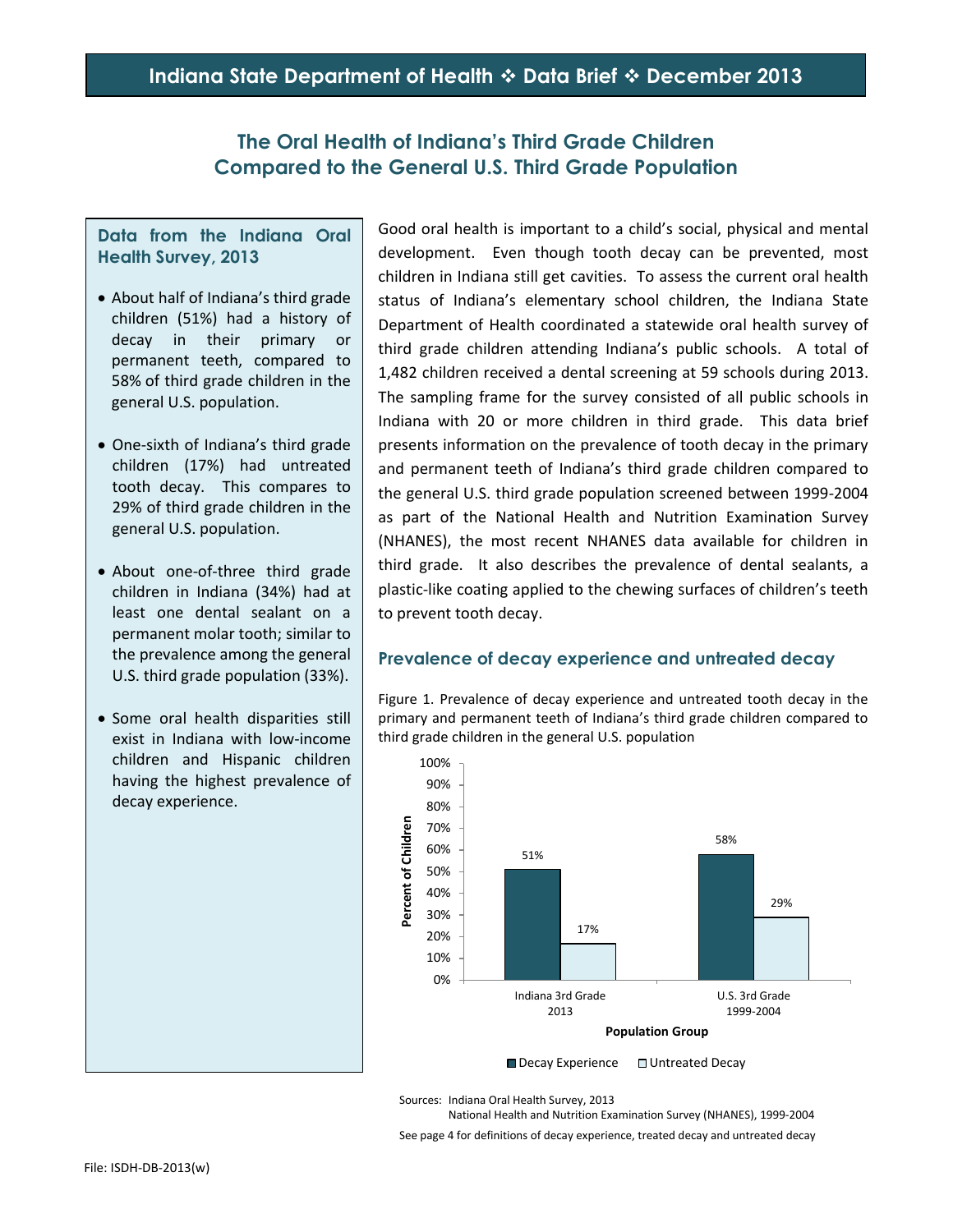# **Indiana State Department of Health Data Brief December 2013**

Decay experience means that a child has had tooth decay in the primary (baby) and/or permanent (adult) teeth in his or her lifetime. Decay experience can be past (fillings, crowns, or teeth that have been extracted because of decay) or present (untreated tooth decay or cavities). In 2013, about half (51%) of Indiana's third grade children attending public schools had decay experience; compared to 58% of the general U.S. population in third grade (NHANES, 1999-2004).

Left untreated, tooth decay can have serious consequences, including needless pain and suffering, difficulty chewing (which compromises children's nutrition and can slow their development), difficulty speaking and lost days in school. About one-sixth of Indiana's third grade children (17%) had untreated decay. This compares to 29% of third grade children in the general U.S. population (NHANES, 1999-2004).

#### **Prevalence of dental sealants**

Dental sealants are thin plastic coatings that are applied to the grooves on the chewing surfaces of the back teeth to protect them from tooth decay. Most tooth decay in children occurs on these surfaces. Sealants protect the chewing surfaces from tooth decay by keeping germs and food particles out of these grooves. About one-third (34%) of Indiana's third grade children had at least one dental sealant; compared to 33% of the general U.S. population in third grade (NHANES, 1999-2004).





Sources: Indiana Oral Health Survey, 2013 National Health and Nutrition Examination Survey (NHANES), 1999-2004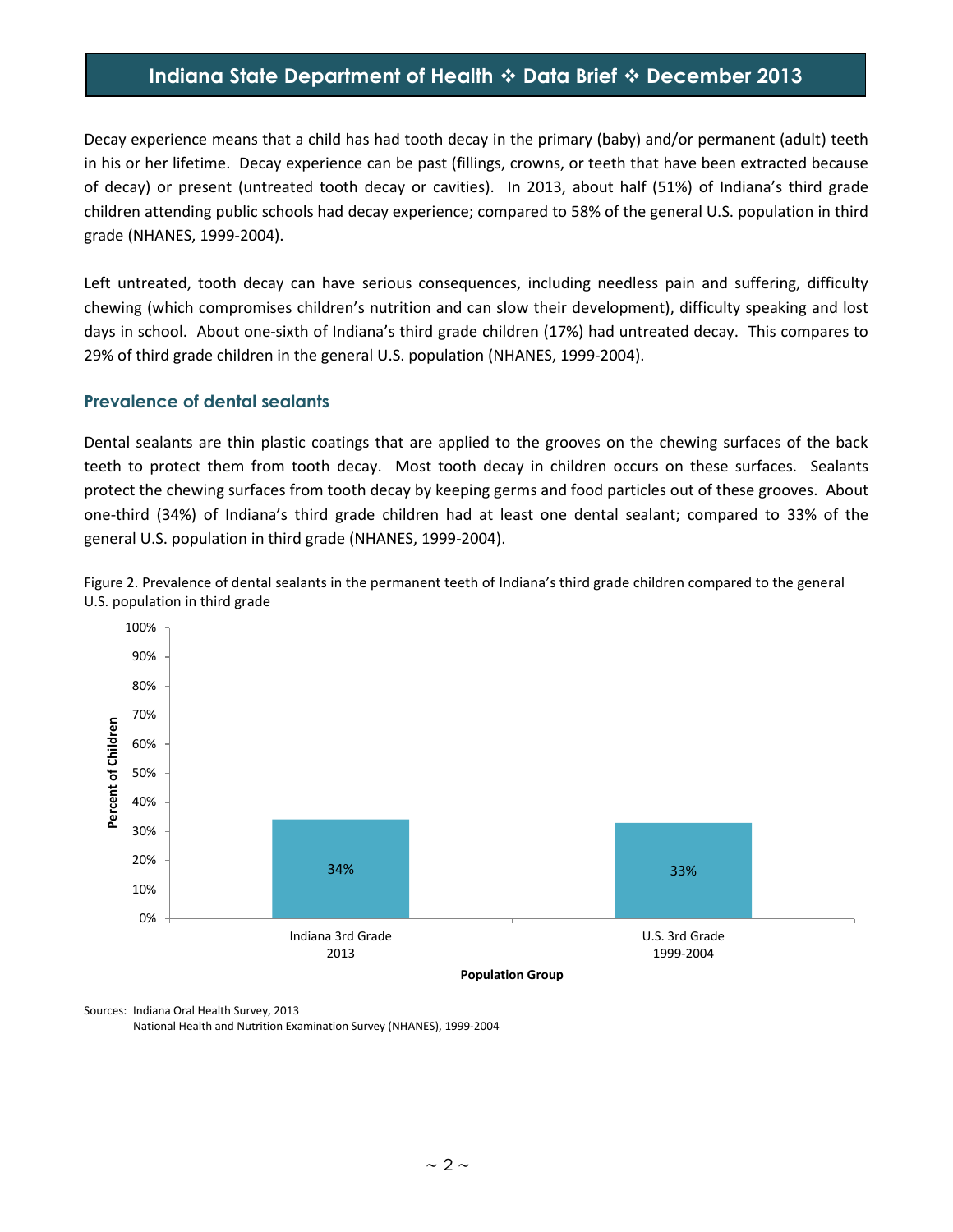## **Demographic and socioeconomic factors**

Demographic and socioeconomic factors, such as age, race/ethnicity and income status, can influence the oral health status of children. Age was effectively eliminated as an influencing factor since this survey was restricted to 3<sup>rd</sup> graders. With respect to race/ethnicity, Hispanic children had a significantly higher prevalence of decay experience compared to non-Hispanic white children. Children attending schools where 25% or more of the children at the school were eligible for the national school lunch program (NSLP)<sup>1</sup>, indicating average low income of the children, had a significantly higher prevalence of decay experience compared to children attending schools where less than 25% of the children are eligible for NSLP. There was no significant difference in the prevalence of untreated decay or dental sealants by race/ethnicity or NSLP category of participating schools.

Figure 3. Prevalence of decay experience, untreated tooth decay and dental sealants among Indiana's third grade children by race/ethnicity and percent of children eligible for the national school lunch program (NSLP), 2013

#### **Decay experience**



## **Data source and methods**

This data brief is based on data from the Indiana Oral Health Survey which was conducted during August and September of 2013. The Indiana survey screened children in third grade from a representative sample of public elementary schools in Indiana. The sampling frame consisted of all public elementary schools with 20 or more students in third grade. The sampling frame was stratified into four strata by urban/rural status and percent of the students in the school eligible for the national school lunch program (NSLP); urban with < 50% eligible for NSLP, urban with  $\geq$  50% eligible for NSLP, rural with < 50% eligible for NSLP, and rural with  $\geq$  50% eligible for NSLP. A systematic probability proportional to size sampling scheme was used to select 75 schools of which 59 participated. (More refined categories associated with the NSLP produced data used in Figure 3 and Table 1.)

  $^1$  To be eligible for the NSLP, the child must be from a household whose income is below 185% of the federal poverty level.